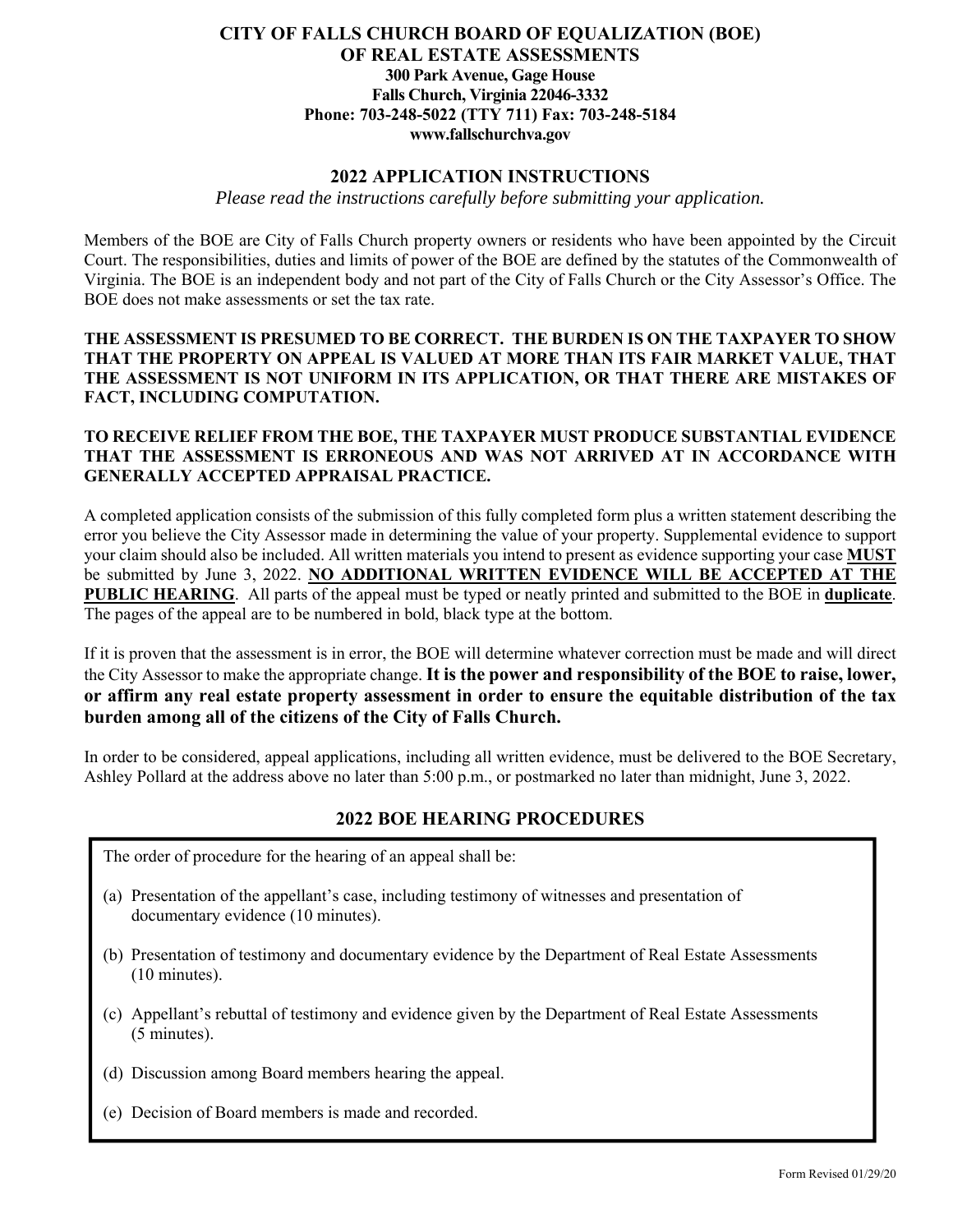**Application for Equalization of Real Property Assessment** 

FOR BOE USE ONLY APPLICATION NUMBER

**City of Falls Church Board of Equalization of Real Estate Assessments 300 Park Avenue, Gage House Falls Church, Virginia 22046-3332 Phone: 703-248-5022 (TTY 711) Fax: 703-248-5184 www.fallschurchva.gov** 

**REAL PROPERTY CODE** 

 $\frac{5}{2}$   $-$  -  $-$  -  $-$  -  $-$ 

### **TYPE OR PRINT INFORMATION CLEARLY AND SUBMIT IN DUPLICATE TO BOE OFFICE BY JUNE 3, 2022**

| <b>Property Street Address:</b>       |       |              |  |                    |  |  |
|---------------------------------------|-------|--------------|--|--------------------|--|--|
| Property Location (City):             |       |              |  | Property Zip Code: |  |  |
| Building Name (if any):               |       |              |  |                    |  |  |
| Name of owner (s) on January 1, 2022: |       |              |  |                    |  |  |
| Assessment                            | Land: | Improvement: |  | Total:             |  |  |

Basis for appeal (you **must** select at least one):

- **FAIR MARKET VALUE**: Property is assessed greater or less than its Fair Market Value as indicated by a review of comparable sales. Please provide the comparable sales on the next page. Add additional pages if needed.
- **LACK OF UNIFORMITY**: Property assessment is not consistent with similar properties as indicated by a review of comparable properties. Please provide the uniformity comparables on the next page. Add additional pages if needed.
- **ERRORS IN PROPERTY DESCRIPTION**: Assessment is based upon inaccurate information concerning this property, such as lot size, square footage, condition of property, etc.

### **APPLICANT INFORMATION**

| I believe the proper assessment of this property on January 1, 2022 should be:                                                                                                                                                                                                                                                                                                                                                                                                                                                                                                                                                                                                              |                                    |                                        |  |  |  |  |  |
|---------------------------------------------------------------------------------------------------------------------------------------------------------------------------------------------------------------------------------------------------------------------------------------------------------------------------------------------------------------------------------------------------------------------------------------------------------------------------------------------------------------------------------------------------------------------------------------------------------------------------------------------------------------------------------------------|------------------------------------|----------------------------------------|--|--|--|--|--|
| Land:                                                                                                                                                                                                                                                                                                                                                                                                                                                                                                                                                                                                                                                                                       | Improvement:                       | Total:                                 |  |  |  |  |  |
| Check One:                                                                                                                                                                                                                                                                                                                                                                                                                                                                                                                                                                                                                                                                                  | I am the owner of record<br>$\Box$ | I am not the owner of record<br>$\Box$ |  |  |  |  |  |
| If the applicant is not the owner of record of the subject property, the application must include a Letter of Authorization from the owner. Such authorization<br>must be signed by the owner prior to the date of application and written on the owner's letterhead or notarized. For income producing properties, a completed<br>copy of the City of Falls Church Assessor's Office annual income/expense survey for the calendar years 2019, 2020 and 2021 along with applicable rent rolls,<br>must be included with this application.<br>I hereby certify that the facts contained herein and attached hereto are true, accurate, and correct, to the best of my knowledge and belief. |                                    |                                        |  |  |  |  |  |
|                                                                                                                                                                                                                                                                                                                                                                                                                                                                                                                                                                                                                                                                                             |                                    |                                        |  |  |  |  |  |
|                                                                                                                                                                                                                                                                                                                                                                                                                                                                                                                                                                                                                                                                                             |                                    |                                        |  |  |  |  |  |
| Relation to property owner: (Attorney, Tax Rep., etc.):                                                                                                                                                                                                                                                                                                                                                                                                                                                                                                                                                                                                                                     |                                    |                                        |  |  |  |  |  |
| Type or print name of applicant:                                                                                                                                                                                                                                                                                                                                                                                                                                                                                                                                                                                                                                                            |                                    |                                        |  |  |  |  |  |
|                                                                                                                                                                                                                                                                                                                                                                                                                                                                                                                                                                                                                                                                                             |                                    |                                        |  |  |  |  |  |
| Mailing address:                                                                                                                                                                                                                                                                                                                                                                                                                                                                                                                                                                                                                                                                            |                                    |                                        |  |  |  |  |  |

1. Applicant's failure to complete all sections of this application and/or the failure of the representative of an owner to include the owner's authorization may result in a denial of the application for hearing.

2. When this appeal is filed, the valuation of both land and improvement are reopened and either or both

may be increased, decreased, or affirmed. A separate application must be made for each parcel.

3. Any appraisal report or professionally prepared opinion of value submitted with this application must be complete as originally prepared. Partial reports will not be considered as valid evidence of value. Such valuation reports or opinions must be signed by the original preparer.

**PAGE # 1 OF \_\_\_\_\_\_\_\_\_** *CITY CASE: BEGINS ON PAGE* **\_\_\_\_\_\_**

APPLICANT: PLEASE NUMBER ALL PAGES OF YOUR APPLICATION. **APPLICATION CASE:**